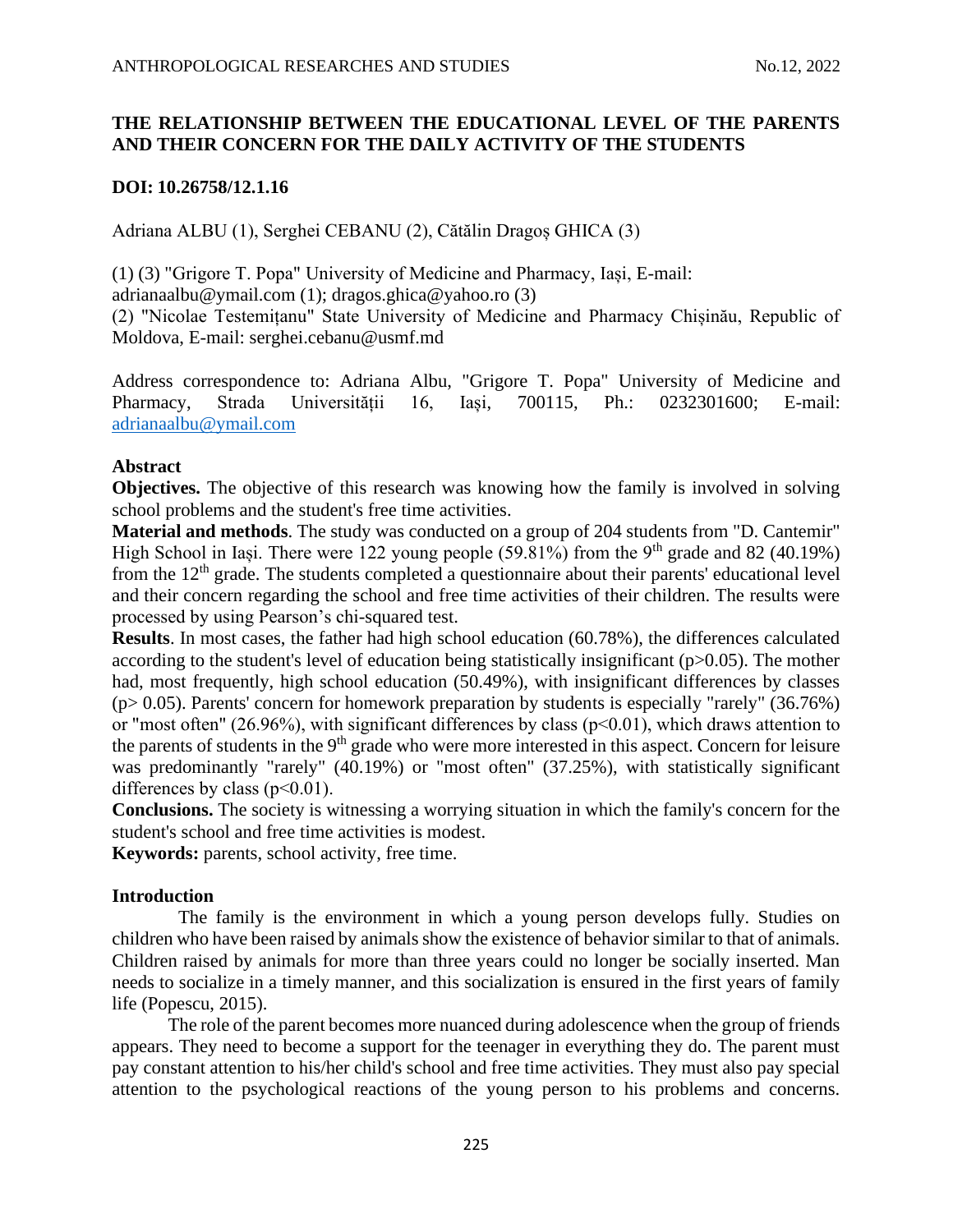Particular attention should be paid to diet and eating habits learned in the family because there may be a risk of progression to obesity, which raises problems especially for young women (Manyanga, El-Sayed, Dokum, & Randall, 2014). The aspects related to eating habits must be carefully studied in our country because there is a strong anchoring in the traditions of families, an element that can create problems when you want to change your diet (Albu, Moraru, & Hodorcă, 2015).

A special problem currently arises related to the identification with the current ideal of beauty. The mother is constantly preoccupied with her body appearance, so the teenager will take over this concern. There are studies in which a positive correlation was obtained between the value of the body mass index in mother and child, which can raise problems. The adolescent can have an adequate weight and is in the process of growing up, but she is losing weight because she has seen it in the family (Meraz, Guzmán Saldaňa, López-Rodriguez, & Galván, 2019).

Free time activity is a problem for most families because their parents are very busy and barely have time to solve the usual problems of daily life. However, they need to pay attention to this aspect because they can become a role model for teenagers. When the parent is concerned with physical activity and the student will focus on the movement practiced systematically (Tanaka, Okuda, Tanaka, Inoue, & Tanaka, 2018).

The parent will become a role model for the student, being important the moments when they will perform physical activities together which will strengthen the relationships between family members. They will have common activities that can be discussed, collaborated to achieve a certain result. In this context, a healthy behavior in the family develops, but also an adequate communication between its members based on collaboration and mutual respect (Bringof-Iser et al., 2018). Also, the life habits learned in the family in childhood can persist in adulthood, an essential aspect especially for those who will contribute to maintaining good health.

The objectives of the study: evaluating the educational level of parents; appreciation of the interest shown by them for the student's school activity; the parents' concern for the way of spending the student's free time; evaluating the possible correlation between the parents' educational level and their concern for the student's school and free time activity; identifying family factors that may be associated with school failure.

### **Material and methods**

The study was conducted on a group of 204 students from the "Dimitrie Cantemir" High School in Iași, of which 122 young people (59.81%) in the 9<sup>th</sup> grade and 82 (40.19%) in the 12<sup>th</sup> grade. The young people completed a questionnaire with questions regarding the parents' educational level and their concern for school and free time activities.

To estimate the educational level of the parents (father/mother) the level of education was taken into account: middle school, high school, university, post-high school, vocational school. Parents' concern for the student's activity was assessed with the help of two questions: Do the parents (at least one of them) have time available to deal with how you prepare your homework?; Do your parents have time to organize your free time? The answers specified were: "always", "most of the time", "rarely" and "never".

The correlation between the parents' educational level and their concern for the student's school/leisure activity was also analyzed. The focus was on how parents' interest in the student's activity does or does not change depending on their studies, meaning the information they have access to. The processing of the results was performed using the Pearson CHI square test.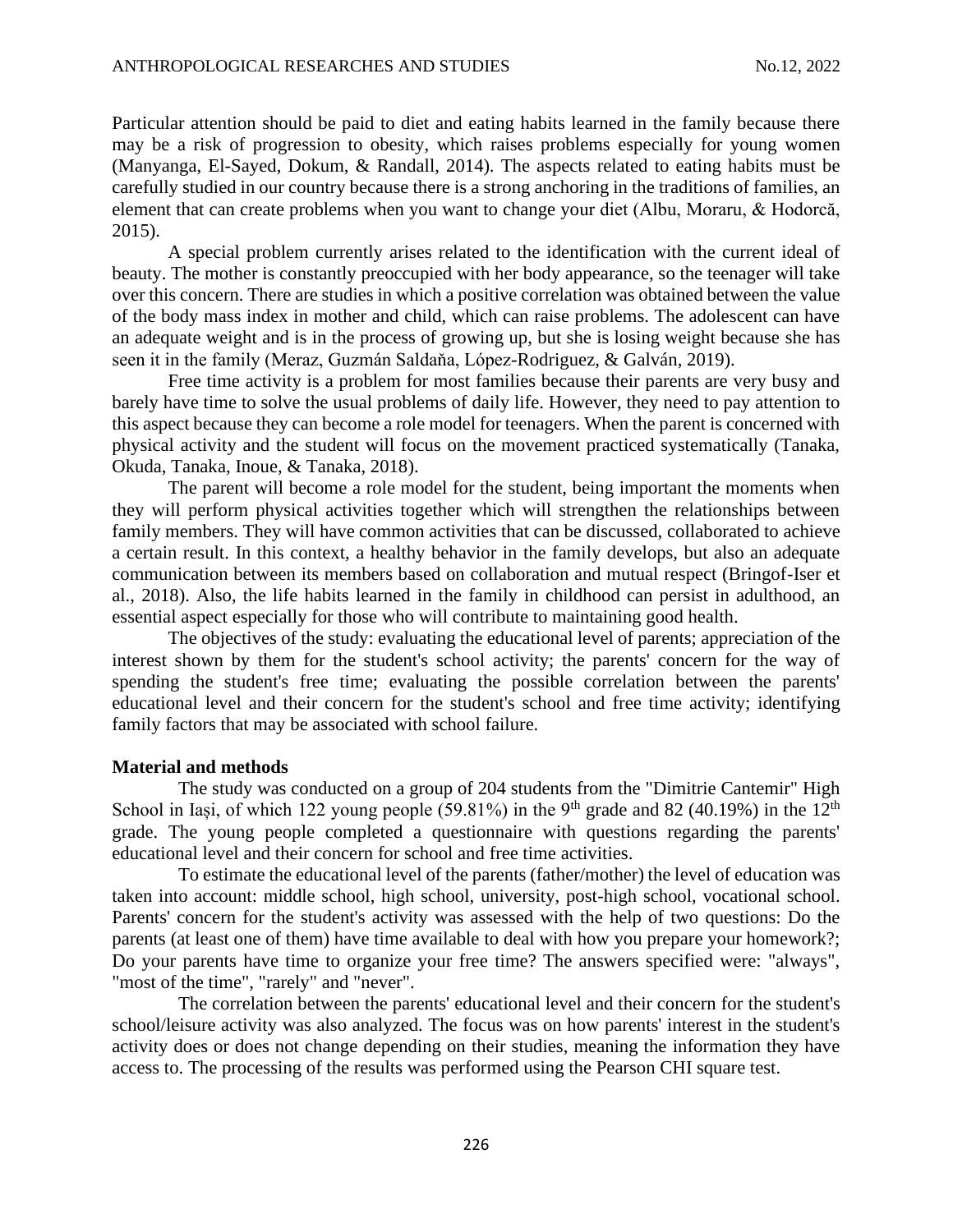The questionnaire was applied without asking for the students' names, so it was not necessary to obtain the consent of the teenagers or their parents. As the name was not requested, there were no ethics issues that required the agreement of the ethics committee.

#### **Results**

The study looked at the differences between classes of the educational level of the parents, their concern for the school and free time activity of the students and the correlations that appear between them.

The emphasis was on the educational level of fathers but also of mothers. Fathers had a dominant high school (60.78%) or university level, with statistically insignificant differences (p> 0.05,  $f = 4$ ,  $\chi^2 = 6,454$ ) between classes (Table 1).

# **Table 1**

| Paternal educational level |        |        |                          |           |            |
|----------------------------|--------|--------|--------------------------|-----------|------------|
|                            |        |        | <b>Educational level</b> |           |            |
|                            | Middle | High   | University               | Post-high | Vocational |
|                            | school | school |                          | school    | school     |
| 12th grade                 |        | 50     | 23                       |           |            |
| 9th grade                  |        | 74     | 24                       | 21        |            |
| Total (no.)                |        | 124    | 47                       | 28        |            |
| %                          | 1.47   | 60.78  | 23.03                    | 13.72     | 0.98       |

By classes, mothers also dominated high school (50.49%) or university (33.82%), the calculated differences being statistically insignificant ( $p > 0.05$ ,  $f = 4$ ,  $\chi^2 = 8.567$ ) (Table 2).

### **Table 2**

|             | <b>Educational level</b> |             |            |                     |                      |  |  |
|-------------|--------------------------|-------------|------------|---------------------|----------------------|--|--|
|             | Middle<br>school         | High school | University | Post-high<br>school | Vocational<br>school |  |  |
| 12th grade  |                          | 46          | 23         |                     |                      |  |  |
| 9th grade   |                          | 57          | 46         | 14                  |                      |  |  |
| Total (no.) |                          | 103         | 69         | 20                  |                      |  |  |
| $\%$        | .96                      | 50.49       | 33.82      | 9.80                | 3.92                 |  |  |

# *Maternal educational level*

The second aspect taken into account was the one related to the parents' concern for the student's school and free time activity.

Homework preparation is a permanent concern of 12.74% of parents, in most cases they are rarely interested (36.76%) in the student's school work. The differences calculated by classes were statistically significant at a p<0.01 ( $f = 3$ ,  $\chi^2 = 16.146$ ) and led to a greater concern of parents of 9th grade students for homework preparation (Table 3).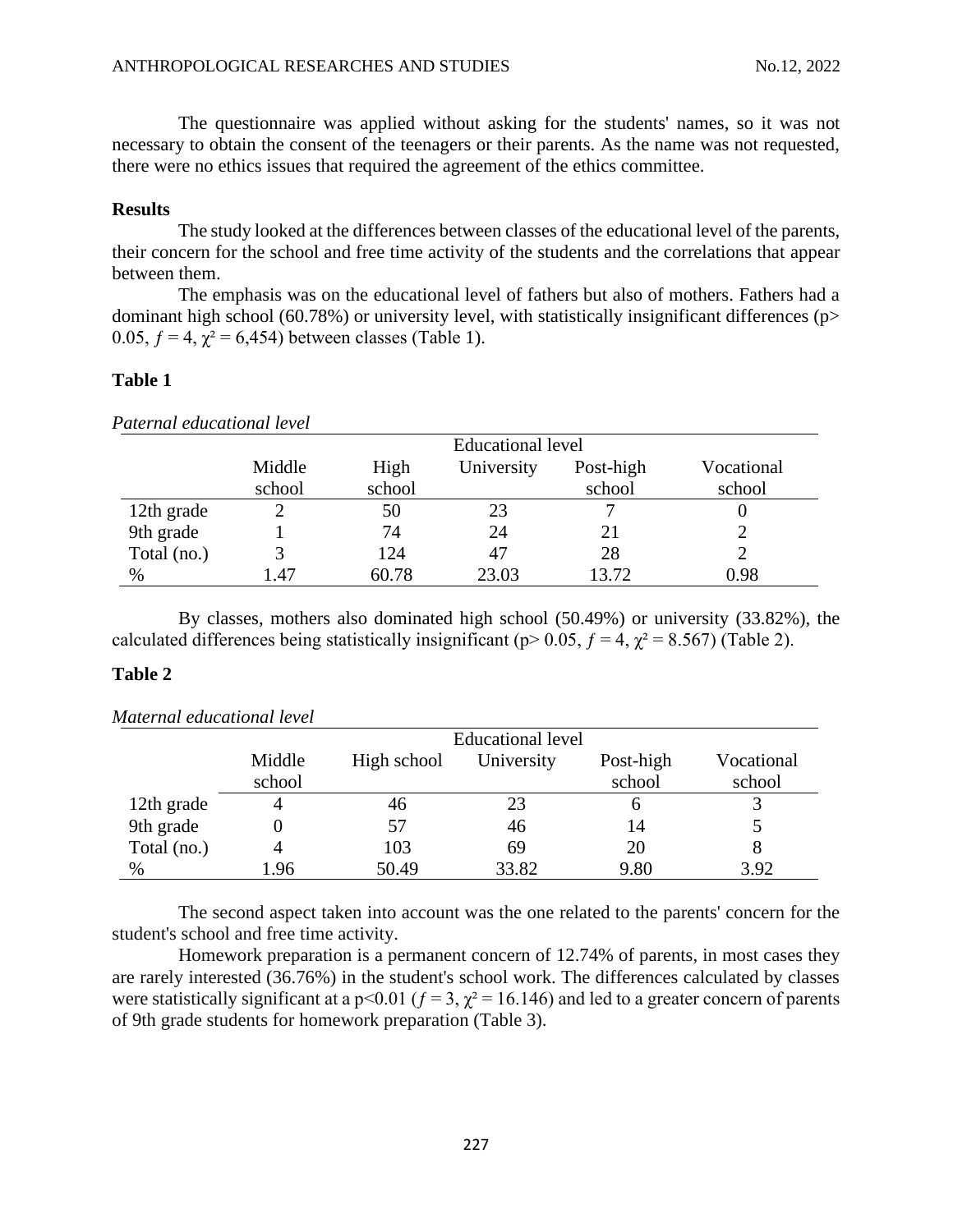|              |           | arents concern for preparing the nomework of the students surveyed |        |       |       |  |
|--------------|-----------|--------------------------------------------------------------------|--------|-------|-------|--|
|              | Frequency |                                                                    |        |       |       |  |
|              | Always    | Most of the time                                                   | Rarely | Never | Total |  |
| $12th$ grade |           |                                                                    | 35     | 27    | 82    |  |
| $9th$ grade  |           | 44                                                                 | 40     |       | 122   |  |
| Total (no.)  | 26        | 55                                                                 | 75     | 48    | 204   |  |
| $\%$         | .2.74     | 26.96                                                              | 36.76  | 23.52 |       |  |

# **Table 3**

| Parents' concern for preparing the homework of the students surveyed |  |
|----------------------------------------------------------------------|--|
|----------------------------------------------------------------------|--|

Free time activities must be carefully managed, especially for students in the last year of high school. The permanent preoccupation of the parents for the way of spending the free time of the students was modest (8.82%), in most cases (40.19%) the answers being "rare" (Table 4).

# **Table 4**

*Parents' concern for students' free time*

|             |        | Frequency   |        |       |       |
|-------------|--------|-------------|--------|-------|-------|
|             | Always | Most of the | Rarely | Never | Total |
|             |        | time        |        |       |       |
| 12th grade  |        | 23          | 34     | 20    | 82    |
| 9th grade   | 13     | 53          | 48     | 8     | 122   |
| Total (no.) | 18     | 76          | 82     | 28    | 204   |
| %           | 8.82   | 37.25       | 40.19  | 13.72 |       |

The statistically significant differences at a p<0.01 ( $f = 3$ ,  $\chi^2 = 15.486$ ) obtained draw attention to the parents of students in the ninth grade who are more concerned with these issues. The third element that must be carefully studied is the correlation between the parents' educational level and their concern for the student's activity. Mothers with higher education were not very concerned with the evaluation of students' school activity so that the calculated differences were statistically insignificant (p>0.05,  $f = 12$ ,  $\chi^2 = 16.085$ ) (Table 5).

# **Table 5**

Frequency Educational level Middle High University Post-high Vocational Total school High school school Vocational school Always 0 8 14 3 1 26 Most of the time 1 27 19 8 0 55 Rarely 3 41 22 6 3 75 Never 0 27 14 3 48 Total 4 103 69 20 8 204

*Correlation of maternal educational level/concern for homework preparation*

The family, especially the mother, must be concerned with the student's free time, especially in the 12th grade. Unfortunately, no increased concern has been found even in families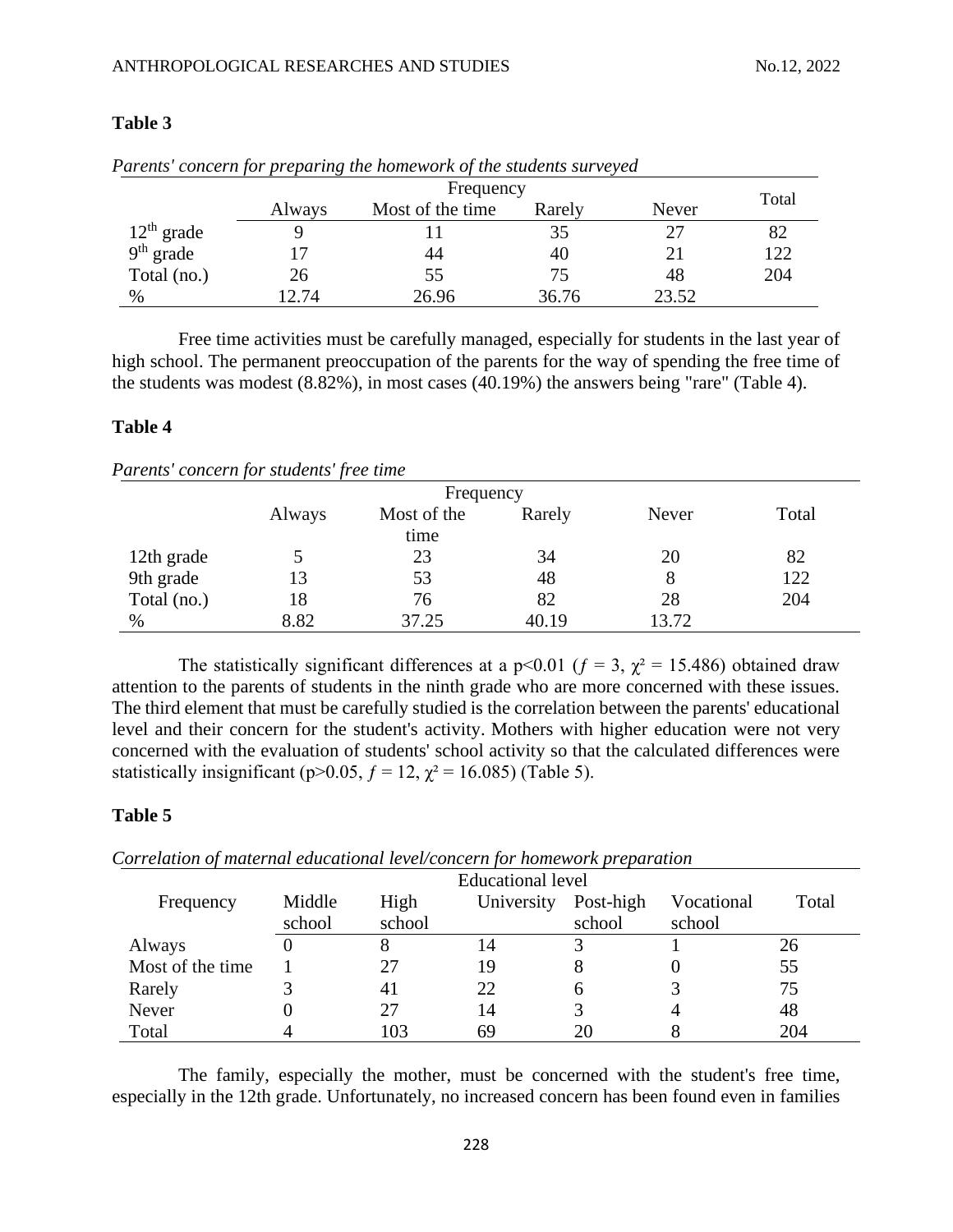where parents' aspirations are high, so calculated were statistically insignificant ( $p$  > 0.05,  $f$  = 12,  $\chi^2$  = 15.510) (Table 6).

# **Table 6**

|                  | Educational level |        |            |           |            |       |
|------------------|-------------------|--------|------------|-----------|------------|-------|
| Frequency        | Middle            | High   | University | Post-high | Vocational | Total |
|                  | school            | school |            | school    | school     |       |
| Always           |                   |        |            |           |            | 18    |
| Most of the time |                   | 43     | 26         | 4         |            | 76    |
| Rarely           |                   | 39     | 23         | 13        |            | 82    |
| Never            |                   | 13     |            |           |            | 28    |
| Total            |                   | 103    | 69         | 20        |            | 204   |

*Correlation of maternal educational level/preoccupation for the student's free time*

Because these aspects include the whole family, the father's involvement was also evaluated. Those with higher education did not have a special concern for the student's school activity so the calculated differences are statistically insignificant ( $p$  > 0.05,  $f = 12$ ,  $\chi^2 = 13.479$ ) (Table 7).

# **Table 7**

*Correlation of paternal educational level/concern for homework preparation*

|                  | Educational level |        |            |           |            |       |
|------------------|-------------------|--------|------------|-----------|------------|-------|
| Frequency        | Middle            | High   | University | Post-high | Vocational | Total |
|                  | school            | school |            | school    | school     |       |
| Always           |                   | 13     | 10         |           |            | 26    |
| Most of the time |                   | 32     | 13         |           |            | 55    |
| Rarely           |                   | 50     | 13         |           |            | 75    |
| Never            |                   | 29     |            |           |            | 48    |
| Total            |                   | 24     |            | 28        |            | 204   |

The same result was obtained for the concern regarding the way of spending the student's free time, the calculated differences were therefore statistically insignificant ( $p > 0.05$ ,  $f = 12$ ,  $\chi^2 =$ 13.596) (Table 8).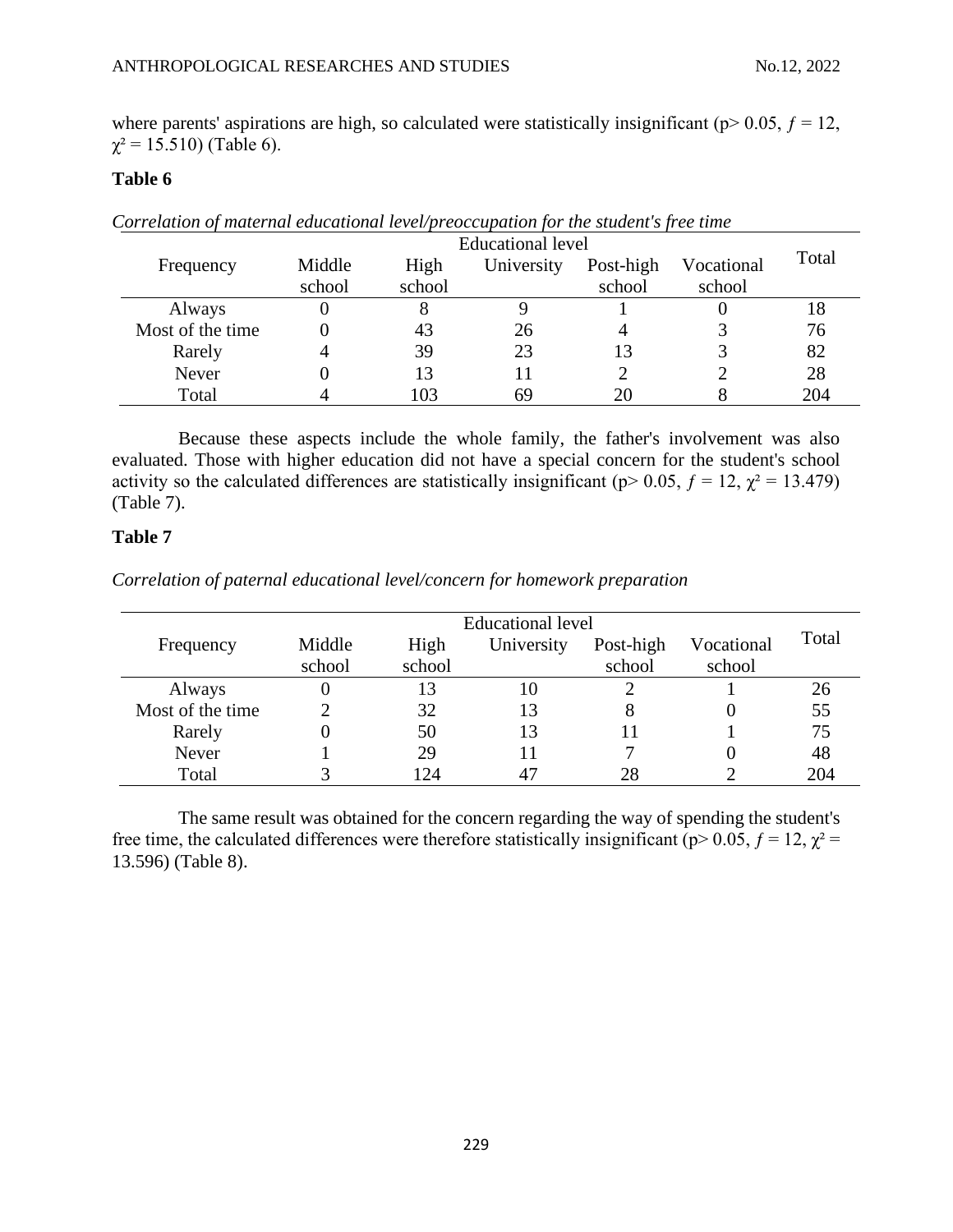|                  | <b>Educational level</b> |                |            |                     |                      |       |
|------------------|--------------------------|----------------|------------|---------------------|----------------------|-------|
| Frequency        | Middle<br>school         | High<br>school | University | Post-high<br>school | Vocational<br>school | Total |
| Always           |                          |                |            |                     |                      | 18    |
| Most of the time |                          | 43             | 23         |                     |                      | 76    |
| Rarely           |                          | 52             |            |                     |                      | 82    |
| Never            |                          |                |            |                     |                      | 28    |
| Total            |                          | 24             |            |                     |                      | 204   |

### **Table 8**

*Correlation of paternal educational level/preoccupation for the student's free time*

# **Discussions**

The family is the environment in which a child develops fully. Careful supervision of parents reduces the risk of developing antisocial behaviors, alcohol or drug use, dropping out of study and career orientation (Zilanawala, Sacker, & Kelly, 2017). Unfortunately, there are many situations in which parents 'attention to students' school and leisure activities is modest or nonexistent. There are studies in which the involvement of young people in alcohol, smoking or antisocial acts is associated with a problematic situation in the family represented by a low economic level, with disorganized families where concern for the future of the young almost does not exist (Nagata, Ferguson, & Ross, 2016). Thus, it is essential to assess the degree to which parents are involved in youth issues related to the socioeconomic situation in the family (Harris et al., 2017).

The educational level of the parents is essential for their orientation towards a profession and their professional classification. In the study group, most fathers (60.78%) and mothers (50.49%) have high school education (secondary level).

The evaluation of the parents' educational level is present in numerous studies related to the evolution of adolescents, especially those in which nutrition and body weight control are appreciated. Adolescents in Poland where nutrition was appreciated found an increased consumption of vegetables in families where their parents have secondary education. (Łuszczki et al., 2019).

Evaluations conducted in Sudan highlighted the existence of a high percentage of parents with elementary education (41.9% for fathers and 33.8% for mothers), finding a significant relationship between BMI for age and mothers education, an aspect that must be carefully interpreted because of the socioeconomic level. of the family is low (Missa, Somiya, & Siham, 2018). In the northern part of Iran, research related to the eating habits of students, who are educated in the family, showed the existence of a high percentage of parents with high school education and a fairly good economic level but with a statistically significant correlation with a unhealthy eating behavior (Veghari & Mansourian, 2012).

It is important to assess the parents' concern for the student's school and leisure activities. In the study group, the most common answer is "rarely" (36.76%) with significant differences by class. The parents of the 9<sup>th</sup> grade students are much more interested in the student's school activity compared to those in the  $12<sup>th</sup>$  grade. It is a strange result given that the school activity of the final year student is essential for taking the graduation exam. In a study also conducted in Moldova on  $7<sup>th</sup>$  and  $8<sup>th</sup>$  grade students, there is a concern of parents especially "most of the time" (36.23%)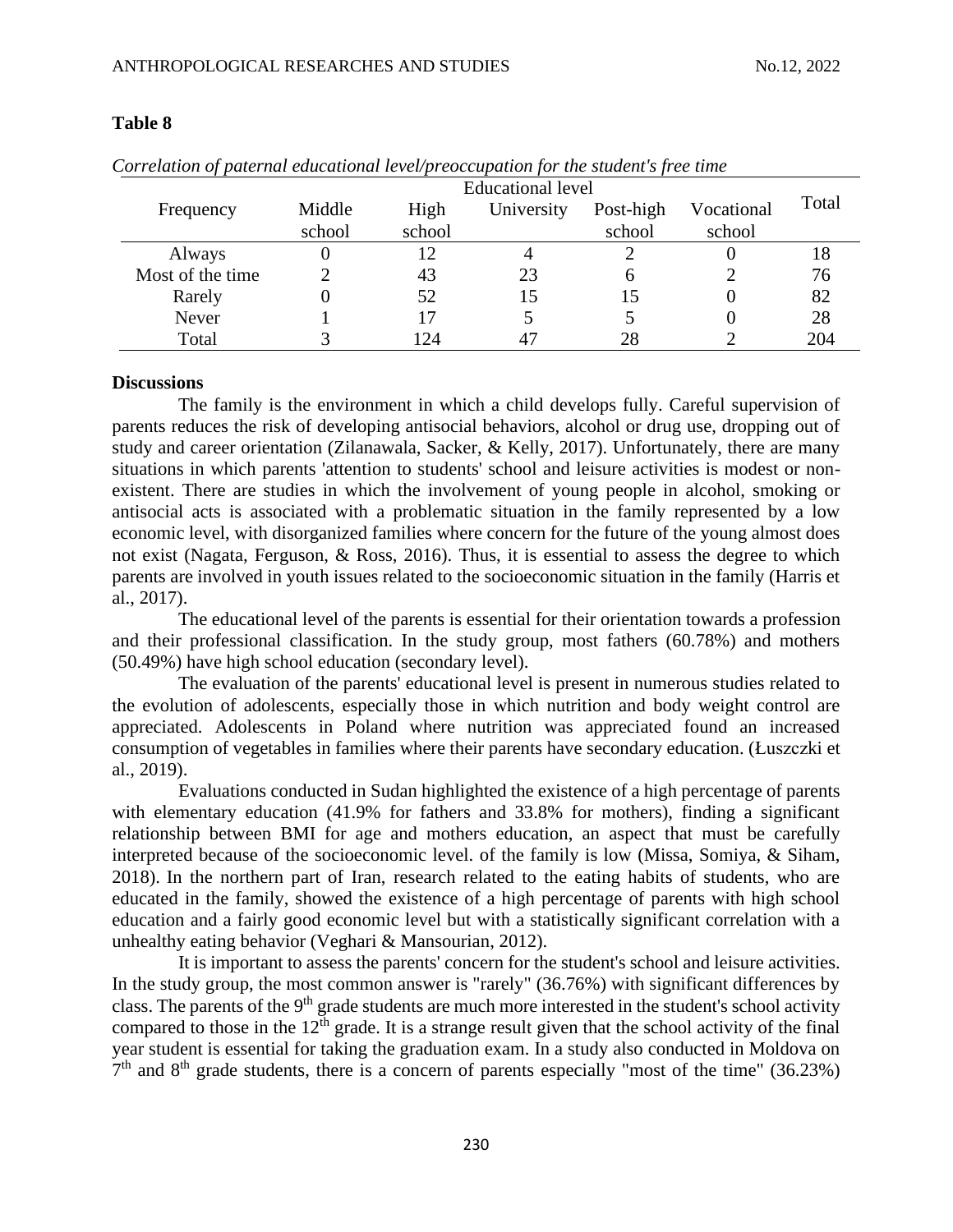which indicates a decrease in family interest in the school activity of the student as it matures (Albu, Cebanu, Indrei, & Dima, 2020).

Parents' concern for free time activities is present especially "rarely" (40.19%) with statistically significant differences that draw attention to students in the  $12<sup>th</sup>$  grade who are very little controlled, so that the risk of school failure appears quickly. For students in the 7th and 8th grades, the dominant answer was "most of the time" (38.20%), a result that draws attention to the decrease in the family's interest in school and leisure activities of the student in the final year of high school when it is essential for taking the graduation exam.

Free time activities can be carefully monitored and even done together. One such activity is sports that can be done in the family. The collaboration between the coach, the family and the student allows his involvement in sports activities practiced systematically and which will contribute major to maintaining his health. There is also a strong interaction between student and parents during the preparation of a sports program and after the sporting event when the results obtained can be discussed (Lisinskien & Sukys, 2016). There are essential aspects that will greatly contribute to strengthening the relationship between family members in orienting the student to a healthy lifestyle and success in school and free time activities (Salam, Das, Lassi, & Bhuta, 2016).

The statistically insignificant correlation that appears between parents 'educational level and their concern for students' school and free time activities is worrying. Even parents who have higher education and high aspirations for their children are too little interested in their work which can lead to school failure and modest results in the graduation exam.

### **Conclusions**

The family is the right environment in which a student can make the most of his potential. Unfortunately, society is currently witnessing a modest concern of parents for the student's school and free time activities. If the school activity can be considered the concern of the educational environment, the free time belongs entirely to the family that must adequately guide the young person. Sadly, there are few concerns of parents about these issues which explains the difficult results that sometimes occur in exams and even failures in students with higher intellectual abilities.

#### **Acknowledgements**

A summary of this paper was presented at online international conference: Individual, family, society - contemporary challenges, fourth edition, 6 to 7 October 2021, Bucharest, Romania and published in the journal Anthropological Researches and Studies, No. 7/2021.

#### **References**

- 1. Albu A., Moraru C.E., Hodorcă R.M. (2015). The evaluation of some eating habits at a group of teenagers studying at Dimitri Catemir highschool in Iasi. *Procedia Social and Behavioral Sciences*, 197, 1947-1951.<https://doi.org/10.1016/j.sbspro.2015.07.578>
- 2. Albu A., Cebanu S., Indrei L.L., Dima F. (2020). Analysis of leisure time and social relationships in a group of teenaagers in Moldova. *Anthropological researches and Studies*, 10, 131-137. http://doi.org/10.26758/10.1.14
- 3. Bringof-Iser B., Schinder C., Kayser B., Suggs S., Probst-Hensch N., SOPHYA Study Group (2018). Objectively measured physical activity in population-representative parentchild pairs: parenteral modelling matters and is context-specific. *BMC Public Health*, 1024 (18), 1-15. https://doi.org/10.1186/s12889-018-5949-9